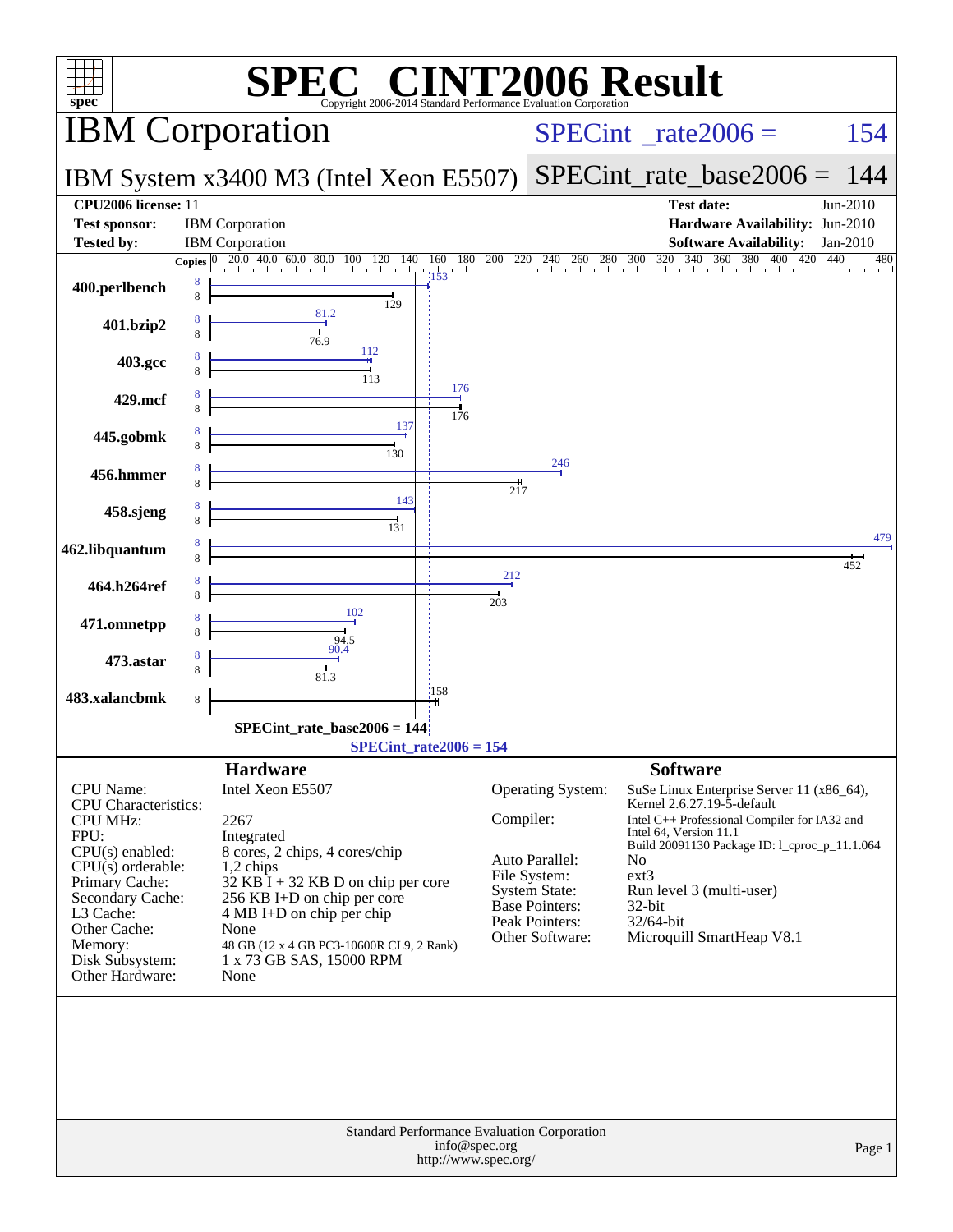

## IBM Corporation

#### SPECint rate $2006 = 154$

#### IBM System x3400 M3 (Intel Xeon E5507) [SPECint\\_rate\\_base2006 =](http://www.spec.org/auto/cpu2006/Docs/result-fields.html#SPECintratebase2006) 144

**[CPU2006 license:](http://www.spec.org/auto/cpu2006/Docs/result-fields.html#CPU2006license)** 11 **[Test date:](http://www.spec.org/auto/cpu2006/Docs/result-fields.html#Testdate)** Jun-2010

**[Test sponsor:](http://www.spec.org/auto/cpu2006/Docs/result-fields.html#Testsponsor)** IBM Corporation **[Hardware Availability:](http://www.spec.org/auto/cpu2006/Docs/result-fields.html#HardwareAvailability)** Jun-2010 **[Tested by:](http://www.spec.org/auto/cpu2006/Docs/result-fields.html#Testedby)** IBM Corporation **[Software Availability:](http://www.spec.org/auto/cpu2006/Docs/result-fields.html#SoftwareAvailability)** Jan-2010

#### **[Results Table](http://www.spec.org/auto/cpu2006/Docs/result-fields.html#ResultsTable)**

|                    | <b>Base</b>   |                |       |                |       |                |       | <b>Peak</b>   |                                                                                                          |              |                |              |                |              |
|--------------------|---------------|----------------|-------|----------------|-------|----------------|-------|---------------|----------------------------------------------------------------------------------------------------------|--------------|----------------|--------------|----------------|--------------|
| <b>Benchmark</b>   | <b>Copies</b> | <b>Seconds</b> | Ratio | <b>Seconds</b> | Ratio | <b>Seconds</b> | Ratio | <b>Copies</b> | <b>Seconds</b>                                                                                           | <b>Ratio</b> | <b>Seconds</b> | <b>Ratio</b> | <b>Seconds</b> | <b>Ratio</b> |
| $ 400$ .perlbench  | 8             | 608            | 129   | 611            | 128   | 607            | 129   | 8             | 511                                                                                                      | 153          | 511            | 153          | 511            | 153          |
| 401.bzip2          | 8             | 1004           | 76.9  | 1002           | 77.0  | 1009           | 76.5  |               | 949                                                                                                      | 81.4         | 951            | 81.1         | 951            | 81.2         |
| $403.\mathrm{gcc}$ | 8             | 569            | 113   | 574            | 112   | 570            | 113   | 8             | 582                                                                                                      | 111          | 566            | 114          | 574            | <b>112</b>   |
| $429$ .mcf         | 8             | 417            | 175   | 415            | 176   | 414            | 176   | 8             | 415                                                                                                      | 176          | 415            | 176          | 415            | 176          |
| $445$ .gobm $k$    | 8             | 650            | 129   | 646            | 130   | 646            | 130   | 8             | 612                                                                                                      | 137          | 612            | 137          | 608            | 138          |
| 456.hmmer          | 8             | 344            | 217   | 342            | 218   | 344            | 217   | 8             | 305                                                                                                      | 245          | <u>303</u>     | 246          | 302            | 247          |
| $458$ .sjeng       | 8             | 738            | 131   | 738            | 131   | 738            | 131   | 8             | 675                                                                                                      | 143          | 676            | 143          | 675            | 143          |
| 462.libquantum     | 8             | 361            | 460   | 367            | 452   | 367            | 451   | 8             | 346                                                                                                      | 479          | 346            | 479          | 346            | 479          |
| 464.h264ref        | 8             | 874            | 203   | 873            | 203   | 875            | 202   |               | 835                                                                                                      | 212          | 836            | 212          | 834            | 212          |
| 471.omnetpp        | 8             | 529            | 94.5  | 528            | 94.6  | 529            | 94.5  | 8             | 492                                                                                                      | <b>102</b>   | 492            | 102          | 493            | 101          |
| $473$ . astar      | 8             | 690            | 81.4  | 693            | 81.1  | 691            | 81.3  | 8             | 621                                                                                                      | 90.4         | 621            | 90.4         | 620            | 90.5         |
| 483.xalancbmk      | 8             | 348            | 158   | 345            | 160   | 350            | 158   | 8             | 348                                                                                                      | 158          | 345            | 160          | 350            | 158          |
|                    |               |                |       |                |       |                |       |               | Results appear in the order in which they were run. Bold underlined text indicates a median measurement. |              |                |              |                |              |

#### **[Submit Notes](http://www.spec.org/auto/cpu2006/Docs/result-fields.html#SubmitNotes)**

The config file option 'submit' was used. numactl was used to bind copies to the cores

#### **[Platform Notes](http://www.spec.org/auto/cpu2006/Docs/result-fields.html#PlatformNotes)**

 Turbo Mode Enable Turbo Boost set to Traditional CPU C State Enable

#### **[General Notes](http://www.spec.org/auto/cpu2006/Docs/result-fields.html#GeneralNotes)**

 Binaries were compiled on SLES 10 with Binutils 2.18.50.0.7.20080502 'ulimit -s unlimited' was used to set the stack size to unlimited prior to run

### **[Base Compiler Invocation](http://www.spec.org/auto/cpu2006/Docs/result-fields.html#BaseCompilerInvocation)**

[C benchmarks](http://www.spec.org/auto/cpu2006/Docs/result-fields.html#Cbenchmarks): [icc -m32](http://www.spec.org/cpu2006/results/res2010q3/cpu2006-20100719-12506.flags.html#user_CCbase_intel_icc_32bit_5ff4a39e364c98233615fdd38438c6f2)

[C++ benchmarks:](http://www.spec.org/auto/cpu2006/Docs/result-fields.html#CXXbenchmarks) [icpc -m32](http://www.spec.org/cpu2006/results/res2010q3/cpu2006-20100719-12506.flags.html#user_CXXbase_intel_icpc_32bit_4e5a5ef1a53fd332b3c49e69c3330699)

> Standard Performance Evaluation Corporation [info@spec.org](mailto:info@spec.org) <http://www.spec.org/>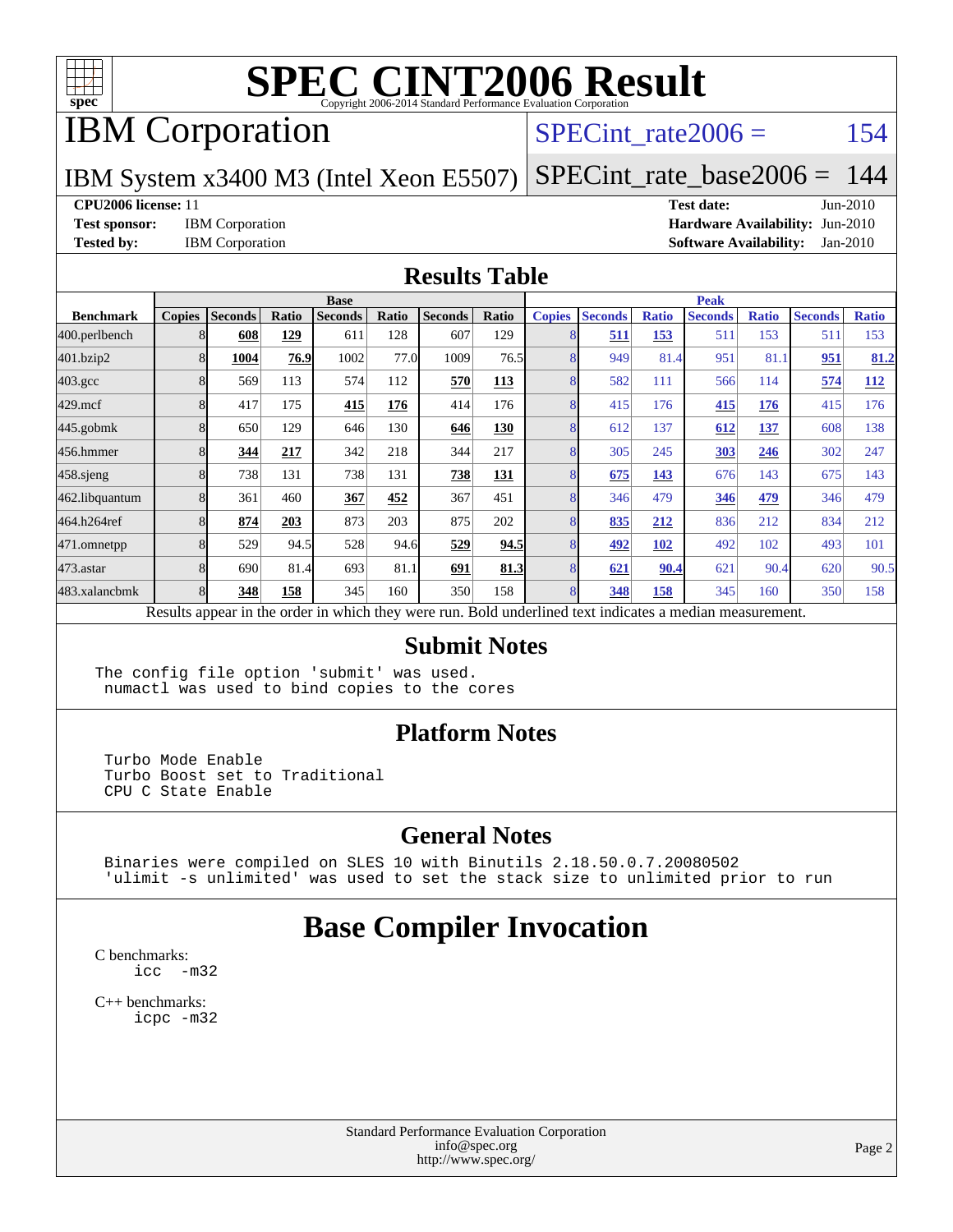

IBM Corporation

 $SPECTnt_rate2006 = 154$ 

IBM System x3400 M3 (Intel Xeon E5507) [SPECint\\_rate\\_base2006 =](http://www.spec.org/auto/cpu2006/Docs/result-fields.html#SPECintratebase2006) 144

**[Test sponsor:](http://www.spec.org/auto/cpu2006/Docs/result-fields.html#Testsponsor)** IBM Corporation **[Hardware Availability:](http://www.spec.org/auto/cpu2006/Docs/result-fields.html#HardwareAvailability)** Jun-2010 **[Tested by:](http://www.spec.org/auto/cpu2006/Docs/result-fields.html#Testedby)** IBM Corporation **[Software Availability:](http://www.spec.org/auto/cpu2006/Docs/result-fields.html#SoftwareAvailability)** Jan-2010

**[CPU2006 license:](http://www.spec.org/auto/cpu2006/Docs/result-fields.html#CPU2006license)** 11 **[Test date:](http://www.spec.org/auto/cpu2006/Docs/result-fields.html#Testdate)** Jun-2010

#### **[Base Portability Flags](http://www.spec.org/auto/cpu2006/Docs/result-fields.html#BasePortabilityFlags)**

 400.perlbench: [-DSPEC\\_CPU\\_LINUX\\_IA32](http://www.spec.org/cpu2006/results/res2010q3/cpu2006-20100719-12506.flags.html#b400.perlbench_baseCPORTABILITY_DSPEC_CPU_LINUX_IA32) 462.libquantum: [-DSPEC\\_CPU\\_LINUX](http://www.spec.org/cpu2006/results/res2010q3/cpu2006-20100719-12506.flags.html#b462.libquantum_baseCPORTABILITY_DSPEC_CPU_LINUX) 483.xalancbmk: [-DSPEC\\_CPU\\_LINUX](http://www.spec.org/cpu2006/results/res2010q3/cpu2006-20100719-12506.flags.html#b483.xalancbmk_baseCXXPORTABILITY_DSPEC_CPU_LINUX)

**[Base Optimization Flags](http://www.spec.org/auto/cpu2006/Docs/result-fields.html#BaseOptimizationFlags)**

[C benchmarks](http://www.spec.org/auto/cpu2006/Docs/result-fields.html#Cbenchmarks):

[-xSSE4.2](http://www.spec.org/cpu2006/results/res2010q3/cpu2006-20100719-12506.flags.html#user_CCbase_f-xSSE42_f91528193cf0b216347adb8b939d4107) [-ipo](http://www.spec.org/cpu2006/results/res2010q3/cpu2006-20100719-12506.flags.html#user_CCbase_f-ipo) [-O3](http://www.spec.org/cpu2006/results/res2010q3/cpu2006-20100719-12506.flags.html#user_CCbase_f-O3) [-no-prec-div](http://www.spec.org/cpu2006/results/res2010q3/cpu2006-20100719-12506.flags.html#user_CCbase_f-no-prec-div) [-static](http://www.spec.org/cpu2006/results/res2010q3/cpu2006-20100719-12506.flags.html#user_CCbase_f-static) [-opt-prefetch](http://www.spec.org/cpu2006/results/res2010q3/cpu2006-20100719-12506.flags.html#user_CCbase_f-opt-prefetch)

[C++ benchmarks:](http://www.spec.org/auto/cpu2006/Docs/result-fields.html#CXXbenchmarks)

[-xSSE4.2](http://www.spec.org/cpu2006/results/res2010q3/cpu2006-20100719-12506.flags.html#user_CXXbase_f-xSSE42_f91528193cf0b216347adb8b939d4107) [-ipo](http://www.spec.org/cpu2006/results/res2010q3/cpu2006-20100719-12506.flags.html#user_CXXbase_f-ipo) [-O3](http://www.spec.org/cpu2006/results/res2010q3/cpu2006-20100719-12506.flags.html#user_CXXbase_f-O3) [-no-prec-div](http://www.spec.org/cpu2006/results/res2010q3/cpu2006-20100719-12506.flags.html#user_CXXbase_f-no-prec-div) [-opt-prefetch](http://www.spec.org/cpu2006/results/res2010q3/cpu2006-20100719-12506.flags.html#user_CXXbase_f-opt-prefetch) [-Wl,-z,muldefs](http://www.spec.org/cpu2006/results/res2010q3/cpu2006-20100719-12506.flags.html#user_CXXbase_link_force_multiple1_74079c344b956b9658436fd1b6dd3a8a) [-L/home/cmplr/usr3/alrahate/cpu2006.1.1.ic11.1/libic11.1-32bit -lsmartheap](http://www.spec.org/cpu2006/results/res2010q3/cpu2006-20100719-12506.flags.html#user_CXXbase_SmartHeap_d86dffe4a79b79ef8890d5cce17030c3)

#### **[Base Other Flags](http://www.spec.org/auto/cpu2006/Docs/result-fields.html#BaseOtherFlags)**

[C benchmarks](http://www.spec.org/auto/cpu2006/Docs/result-fields.html#Cbenchmarks):

403.gcc: [-Dalloca=\\_alloca](http://www.spec.org/cpu2006/results/res2010q3/cpu2006-20100719-12506.flags.html#b403.gcc_baseEXTRA_CFLAGS_Dalloca_be3056838c12de2578596ca5467af7f3)

#### **[Peak Compiler Invocation](http://www.spec.org/auto/cpu2006/Docs/result-fields.html#PeakCompilerInvocation)**

[C benchmarks \(except as noted below\)](http://www.spec.org/auto/cpu2006/Docs/result-fields.html#Cbenchmarksexceptasnotedbelow):

[icc -m32](http://www.spec.org/cpu2006/results/res2010q3/cpu2006-20100719-12506.flags.html#user_CCpeak_intel_icc_32bit_5ff4a39e364c98233615fdd38438c6f2)

401.bzip2: [icc -m64](http://www.spec.org/cpu2006/results/res2010q3/cpu2006-20100719-12506.flags.html#user_peakCCLD401_bzip2_intel_icc_64bit_bda6cc9af1fdbb0edc3795bac97ada53)

456.hmmer: [icc -m64](http://www.spec.org/cpu2006/results/res2010q3/cpu2006-20100719-12506.flags.html#user_peakCCLD456_hmmer_intel_icc_64bit_bda6cc9af1fdbb0edc3795bac97ada53)

458.sjeng: [icc -m64](http://www.spec.org/cpu2006/results/res2010q3/cpu2006-20100719-12506.flags.html#user_peakCCLD458_sjeng_intel_icc_64bit_bda6cc9af1fdbb0edc3795bac97ada53)

462.libquantum: [icc -m64](http://www.spec.org/cpu2006/results/res2010q3/cpu2006-20100719-12506.flags.html#user_peakCCLD462_libquantum_intel_icc_64bit_bda6cc9af1fdbb0edc3795bac97ada53)

[C++ benchmarks \(except as noted below\):](http://www.spec.org/auto/cpu2006/Docs/result-fields.html#CXXbenchmarksexceptasnotedbelow) [icpc -m32](http://www.spec.org/cpu2006/results/res2010q3/cpu2006-20100719-12506.flags.html#user_CXXpeak_intel_icpc_32bit_4e5a5ef1a53fd332b3c49e69c3330699)

473.astar: [icpc -m64](http://www.spec.org/cpu2006/results/res2010q3/cpu2006-20100719-12506.flags.html#user_peakCXXLD473_astar_intel_icpc_64bit_fc66a5337ce925472a5c54ad6a0de310)

### **[Peak Portability Flags](http://www.spec.org/auto/cpu2006/Docs/result-fields.html#PeakPortabilityFlags)**

 400.perlbench: [-DSPEC\\_CPU\\_LINUX\\_IA32](http://www.spec.org/cpu2006/results/res2010q3/cpu2006-20100719-12506.flags.html#b400.perlbench_peakCPORTABILITY_DSPEC_CPU_LINUX_IA32) 401.bzip2: [-DSPEC\\_CPU\\_LP64](http://www.spec.org/cpu2006/results/res2010q3/cpu2006-20100719-12506.flags.html#suite_peakCPORTABILITY401_bzip2_DSPEC_CPU_LP64)

Continued on next page

Standard Performance Evaluation Corporation [info@spec.org](mailto:info@spec.org) <http://www.spec.org/>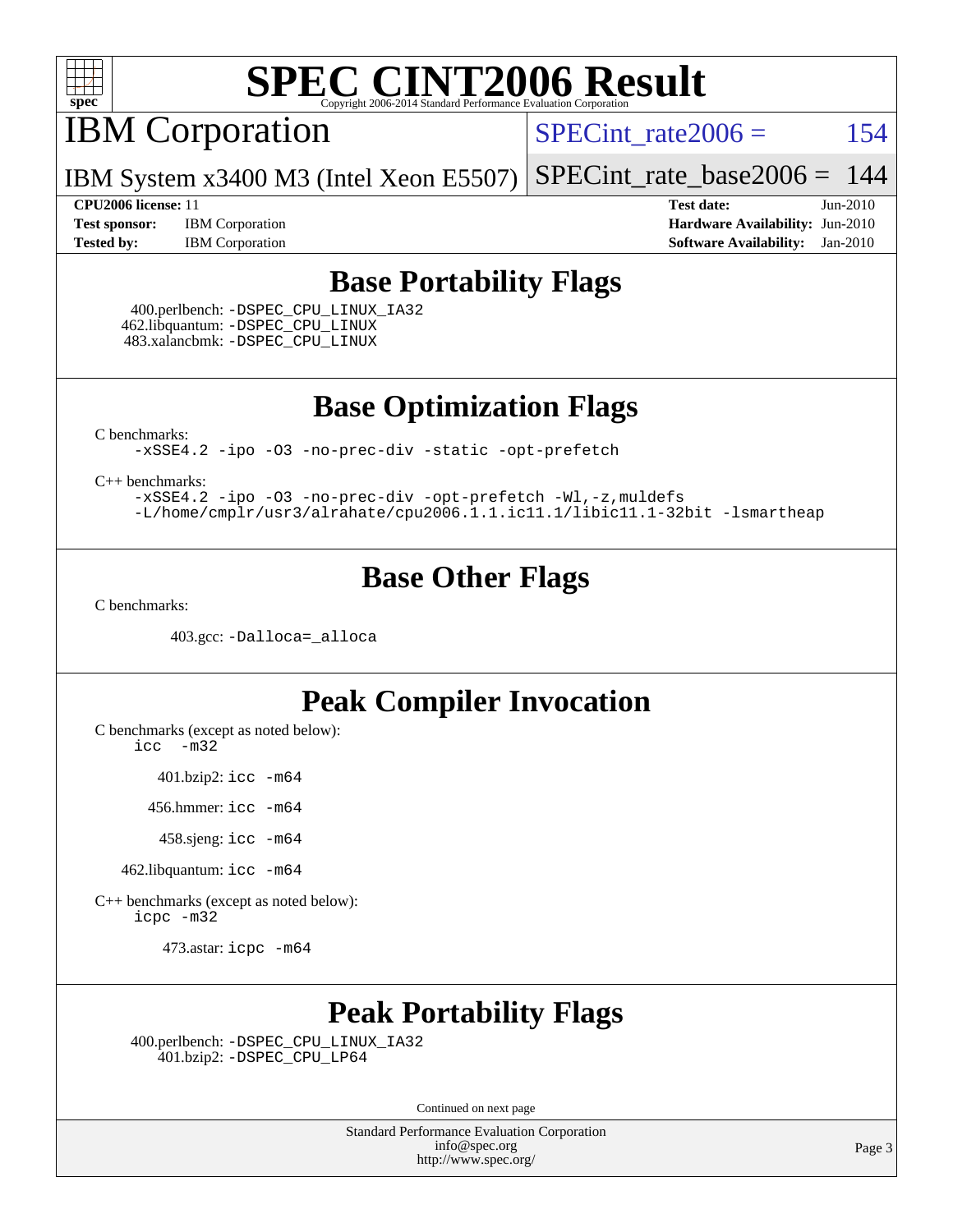

IBM Corporation

SPECint rate $2006 = 154$ 

IBM System x3400 M3 (Intel Xeon E5507) [SPECint\\_rate\\_base2006 =](http://www.spec.org/auto/cpu2006/Docs/result-fields.html#SPECintratebase2006)  $144$ 

**[Test sponsor:](http://www.spec.org/auto/cpu2006/Docs/result-fields.html#Testsponsor)** IBM Corporation **[Hardware Availability:](http://www.spec.org/auto/cpu2006/Docs/result-fields.html#HardwareAvailability)** Jun-2010 **[Tested by:](http://www.spec.org/auto/cpu2006/Docs/result-fields.html#Testedby)** IBM Corporation **[Software Availability:](http://www.spec.org/auto/cpu2006/Docs/result-fields.html#SoftwareAvailability)** Jan-2010

**[CPU2006 license:](http://www.spec.org/auto/cpu2006/Docs/result-fields.html#CPU2006license)** 11 **[Test date:](http://www.spec.org/auto/cpu2006/Docs/result-fields.html#Testdate)** Jun-2010

### **[Peak Portability Flags \(Continued\)](http://www.spec.org/auto/cpu2006/Docs/result-fields.html#PeakPortabilityFlags)**

 456.hmmer: [-DSPEC\\_CPU\\_LP64](http://www.spec.org/cpu2006/results/res2010q3/cpu2006-20100719-12506.flags.html#suite_peakCPORTABILITY456_hmmer_DSPEC_CPU_LP64) 458.sjeng: [-DSPEC\\_CPU\\_LP64](http://www.spec.org/cpu2006/results/res2010q3/cpu2006-20100719-12506.flags.html#suite_peakCPORTABILITY458_sjeng_DSPEC_CPU_LP64) 462.libquantum: [-DSPEC\\_CPU\\_LP64](http://www.spec.org/cpu2006/results/res2010q3/cpu2006-20100719-12506.flags.html#suite_peakCPORTABILITY462_libquantum_DSPEC_CPU_LP64) [-DSPEC\\_CPU\\_LINUX](http://www.spec.org/cpu2006/results/res2010q3/cpu2006-20100719-12506.flags.html#b462.libquantum_peakCPORTABILITY_DSPEC_CPU_LINUX) 473.astar: [-DSPEC\\_CPU\\_LP64](http://www.spec.org/cpu2006/results/res2010q3/cpu2006-20100719-12506.flags.html#suite_peakCXXPORTABILITY473_astar_DSPEC_CPU_LP64) 483.xalancbmk: [-DSPEC\\_CPU\\_LINUX](http://www.spec.org/cpu2006/results/res2010q3/cpu2006-20100719-12506.flags.html#b483.xalancbmk_peakCXXPORTABILITY_DSPEC_CPU_LINUX)

### **[Peak Optimization Flags](http://www.spec.org/auto/cpu2006/Docs/result-fields.html#PeakOptimizationFlags)**

[C benchmarks](http://www.spec.org/auto/cpu2006/Docs/result-fields.html#Cbenchmarks):

Standard Performance Evaluation Corporation [info@spec.org](mailto:info@spec.org) <http://www.spec.org/> Page 4 400.perlbench: [-xSSE4.2](http://www.spec.org/cpu2006/results/res2010q3/cpu2006-20100719-12506.flags.html#user_peakPASS2_CFLAGSPASS2_LDCFLAGS400_perlbench_f-xSSE42_f91528193cf0b216347adb8b939d4107)(pass 2) [-prof-gen](http://www.spec.org/cpu2006/results/res2010q3/cpu2006-20100719-12506.flags.html#user_peakPASS1_CFLAGSPASS1_LDCFLAGS400_perlbench_prof_gen_e43856698f6ca7b7e442dfd80e94a8fc)(pass 1) [-ipo](http://www.spec.org/cpu2006/results/res2010q3/cpu2006-20100719-12506.flags.html#user_peakPASS2_CFLAGSPASS2_LDCFLAGS400_perlbench_f-ipo)(pass 2) [-O3](http://www.spec.org/cpu2006/results/res2010q3/cpu2006-20100719-12506.flags.html#user_peakPASS2_CFLAGSPASS2_LDCFLAGS400_perlbench_f-O3)(pass 2) [-no-prec-div](http://www.spec.org/cpu2006/results/res2010q3/cpu2006-20100719-12506.flags.html#user_peakPASS2_CFLAGSPASS2_LDCFLAGS400_perlbench_f-no-prec-div)(pass 2) [-static](http://www.spec.org/cpu2006/results/res2010q3/cpu2006-20100719-12506.flags.html#user_peakPASS2_CFLAGSPASS2_LDCFLAGS400_perlbench_f-static)(pass 2) [-prof-use](http://www.spec.org/cpu2006/results/res2010q3/cpu2006-20100719-12506.flags.html#user_peakPASS2_CFLAGSPASS2_LDCFLAGS400_perlbench_prof_use_bccf7792157ff70d64e32fe3e1250b55)(pass 2) [-ansi-alias](http://www.spec.org/cpu2006/results/res2010q3/cpu2006-20100719-12506.flags.html#user_peakCOPTIMIZE400_perlbench_f-ansi-alias) 401.bzip2: [-xSSE4.2](http://www.spec.org/cpu2006/results/res2010q3/cpu2006-20100719-12506.flags.html#user_peakPASS2_CFLAGSPASS2_LDCFLAGS401_bzip2_f-xSSE42_f91528193cf0b216347adb8b939d4107)(pass 2) [-prof-gen](http://www.spec.org/cpu2006/results/res2010q3/cpu2006-20100719-12506.flags.html#user_peakPASS1_CFLAGSPASS1_LDCFLAGS401_bzip2_prof_gen_e43856698f6ca7b7e442dfd80e94a8fc)(pass 1) [-ipo](http://www.spec.org/cpu2006/results/res2010q3/cpu2006-20100719-12506.flags.html#user_peakPASS2_CFLAGSPASS2_LDCFLAGS401_bzip2_f-ipo)(pass 2) [-O3](http://www.spec.org/cpu2006/results/res2010q3/cpu2006-20100719-12506.flags.html#user_peakPASS2_CFLAGSPASS2_LDCFLAGS401_bzip2_f-O3)(pass 2) [-no-prec-div](http://www.spec.org/cpu2006/results/res2010q3/cpu2006-20100719-12506.flags.html#user_peakPASS2_CFLAGSPASS2_LDCFLAGS401_bzip2_f-no-prec-div)(pass 2) [-static](http://www.spec.org/cpu2006/results/res2010q3/cpu2006-20100719-12506.flags.html#user_peakPASS2_CFLAGSPASS2_LDCFLAGS401_bzip2_f-static)(pass 2) [-prof-use](http://www.spec.org/cpu2006/results/res2010q3/cpu2006-20100719-12506.flags.html#user_peakPASS2_CFLAGSPASS2_LDCFLAGS401_bzip2_prof_use_bccf7792157ff70d64e32fe3e1250b55)(pass 2) [-opt-prefetch](http://www.spec.org/cpu2006/results/res2010q3/cpu2006-20100719-12506.flags.html#user_peakCOPTIMIZE401_bzip2_f-opt-prefetch) [-ansi-alias](http://www.spec.org/cpu2006/results/res2010q3/cpu2006-20100719-12506.flags.html#user_peakCOPTIMIZE401_bzip2_f-ansi-alias) [-auto-ilp32](http://www.spec.org/cpu2006/results/res2010q3/cpu2006-20100719-12506.flags.html#user_peakCOPTIMIZE401_bzip2_f-auto-ilp32) 403.gcc: [-xSSE4.2](http://www.spec.org/cpu2006/results/res2010q3/cpu2006-20100719-12506.flags.html#user_peakCOPTIMIZE403_gcc_f-xSSE42_f91528193cf0b216347adb8b939d4107) [-ipo](http://www.spec.org/cpu2006/results/res2010q3/cpu2006-20100719-12506.flags.html#user_peakCOPTIMIZE403_gcc_f-ipo) [-O3](http://www.spec.org/cpu2006/results/res2010q3/cpu2006-20100719-12506.flags.html#user_peakCOPTIMIZE403_gcc_f-O3) [-no-prec-div](http://www.spec.org/cpu2006/results/res2010q3/cpu2006-20100719-12506.flags.html#user_peakCOPTIMIZE403_gcc_f-no-prec-div) [-static](http://www.spec.org/cpu2006/results/res2010q3/cpu2006-20100719-12506.flags.html#user_peakCOPTIMIZE403_gcc_f-static) 429.mcf: [-xSSE4.2](http://www.spec.org/cpu2006/results/res2010q3/cpu2006-20100719-12506.flags.html#user_peakCOPTIMIZE429_mcf_f-xSSE42_f91528193cf0b216347adb8b939d4107) [-ipo](http://www.spec.org/cpu2006/results/res2010q3/cpu2006-20100719-12506.flags.html#user_peakCOPTIMIZE429_mcf_f-ipo) [-O3](http://www.spec.org/cpu2006/results/res2010q3/cpu2006-20100719-12506.flags.html#user_peakCOPTIMIZE429_mcf_f-O3) [-no-prec-div](http://www.spec.org/cpu2006/results/res2010q3/cpu2006-20100719-12506.flags.html#user_peakCOPTIMIZE429_mcf_f-no-prec-div) [-static](http://www.spec.org/cpu2006/results/res2010q3/cpu2006-20100719-12506.flags.html#user_peakCOPTIMIZE429_mcf_f-static) [-opt-prefetch](http://www.spec.org/cpu2006/results/res2010q3/cpu2006-20100719-12506.flags.html#user_peakCOPTIMIZE429_mcf_f-opt-prefetch) 445.gobmk: [-xSSE4.2](http://www.spec.org/cpu2006/results/res2010q3/cpu2006-20100719-12506.flags.html#user_peakPASS2_CFLAGSPASS2_LDCFLAGS445_gobmk_f-xSSE42_f91528193cf0b216347adb8b939d4107)(pass 2) [-prof-gen](http://www.spec.org/cpu2006/results/res2010q3/cpu2006-20100719-12506.flags.html#user_peakPASS1_CFLAGSPASS1_LDCFLAGS445_gobmk_prof_gen_e43856698f6ca7b7e442dfd80e94a8fc)(pass 1) [-prof-use](http://www.spec.org/cpu2006/results/res2010q3/cpu2006-20100719-12506.flags.html#user_peakPASS2_CFLAGSPASS2_LDCFLAGS445_gobmk_prof_use_bccf7792157ff70d64e32fe3e1250b55)(pass 2) [-O2](http://www.spec.org/cpu2006/results/res2010q3/cpu2006-20100719-12506.flags.html#user_peakCOPTIMIZE445_gobmk_f-O2) [-ipo](http://www.spec.org/cpu2006/results/res2010q3/cpu2006-20100719-12506.flags.html#user_peakCOPTIMIZE445_gobmk_f-ipo) [-no-prec-div](http://www.spec.org/cpu2006/results/res2010q3/cpu2006-20100719-12506.flags.html#user_peakCOPTIMIZE445_gobmk_f-no-prec-div) [-ansi-alias](http://www.spec.org/cpu2006/results/res2010q3/cpu2006-20100719-12506.flags.html#user_peakCOPTIMIZE445_gobmk_f-ansi-alias) 456.hmmer: [-xSSE4.2](http://www.spec.org/cpu2006/results/res2010q3/cpu2006-20100719-12506.flags.html#user_peakCOPTIMIZE456_hmmer_f-xSSE42_f91528193cf0b216347adb8b939d4107) [-ipo](http://www.spec.org/cpu2006/results/res2010q3/cpu2006-20100719-12506.flags.html#user_peakCOPTIMIZE456_hmmer_f-ipo) [-O3](http://www.spec.org/cpu2006/results/res2010q3/cpu2006-20100719-12506.flags.html#user_peakCOPTIMIZE456_hmmer_f-O3) [-no-prec-div](http://www.spec.org/cpu2006/results/res2010q3/cpu2006-20100719-12506.flags.html#user_peakCOPTIMIZE456_hmmer_f-no-prec-div) [-static](http://www.spec.org/cpu2006/results/res2010q3/cpu2006-20100719-12506.flags.html#user_peakCOPTIMIZE456_hmmer_f-static) [-unroll2](http://www.spec.org/cpu2006/results/res2010q3/cpu2006-20100719-12506.flags.html#user_peakCOPTIMIZE456_hmmer_f-unroll_784dae83bebfb236979b41d2422d7ec2) [-ansi-alias](http://www.spec.org/cpu2006/results/res2010q3/cpu2006-20100719-12506.flags.html#user_peakCOPTIMIZE456_hmmer_f-ansi-alias) [-auto-ilp32](http://www.spec.org/cpu2006/results/res2010q3/cpu2006-20100719-12506.flags.html#user_peakCOPTIMIZE456_hmmer_f-auto-ilp32) 458.sjeng: [-xSSE4.2](http://www.spec.org/cpu2006/results/res2010q3/cpu2006-20100719-12506.flags.html#user_peakPASS2_CFLAGSPASS2_LDCFLAGS458_sjeng_f-xSSE42_f91528193cf0b216347adb8b939d4107)(pass 2) [-prof-gen](http://www.spec.org/cpu2006/results/res2010q3/cpu2006-20100719-12506.flags.html#user_peakPASS1_CFLAGSPASS1_LDCFLAGS458_sjeng_prof_gen_e43856698f6ca7b7e442dfd80e94a8fc)(pass 1) [-ipo](http://www.spec.org/cpu2006/results/res2010q3/cpu2006-20100719-12506.flags.html#user_peakPASS2_CFLAGSPASS2_LDCFLAGS458_sjeng_f-ipo)(pass 2) [-O3](http://www.spec.org/cpu2006/results/res2010q3/cpu2006-20100719-12506.flags.html#user_peakPASS2_CFLAGSPASS2_LDCFLAGS458_sjeng_f-O3)(pass 2) [-no-prec-div](http://www.spec.org/cpu2006/results/res2010q3/cpu2006-20100719-12506.flags.html#user_peakPASS2_CFLAGSPASS2_LDCFLAGS458_sjeng_f-no-prec-div)(pass 2) [-static](http://www.spec.org/cpu2006/results/res2010q3/cpu2006-20100719-12506.flags.html#user_peakPASS2_CFLAGSPASS2_LDCFLAGS458_sjeng_f-static)(pass 2) [-prof-use](http://www.spec.org/cpu2006/results/res2010q3/cpu2006-20100719-12506.flags.html#user_peakPASS2_CFLAGSPASS2_LDCFLAGS458_sjeng_prof_use_bccf7792157ff70d64e32fe3e1250b55)(pass 2) [-unroll4](http://www.spec.org/cpu2006/results/res2010q3/cpu2006-20100719-12506.flags.html#user_peakCOPTIMIZE458_sjeng_f-unroll_4e5e4ed65b7fd20bdcd365bec371b81f) [-auto-ilp32](http://www.spec.org/cpu2006/results/res2010q3/cpu2006-20100719-12506.flags.html#user_peakCOPTIMIZE458_sjeng_f-auto-ilp32) 462.libquantum: [-xSSE4.2](http://www.spec.org/cpu2006/results/res2010q3/cpu2006-20100719-12506.flags.html#user_peakCOPTIMIZE462_libquantum_f-xSSE42_f91528193cf0b216347adb8b939d4107) [-ipo](http://www.spec.org/cpu2006/results/res2010q3/cpu2006-20100719-12506.flags.html#user_peakCOPTIMIZE462_libquantum_f-ipo) [-O3](http://www.spec.org/cpu2006/results/res2010q3/cpu2006-20100719-12506.flags.html#user_peakCOPTIMIZE462_libquantum_f-O3) [-no-prec-div](http://www.spec.org/cpu2006/results/res2010q3/cpu2006-20100719-12506.flags.html#user_peakCOPTIMIZE462_libquantum_f-no-prec-div) [-static](http://www.spec.org/cpu2006/results/res2010q3/cpu2006-20100719-12506.flags.html#user_peakCOPTIMIZE462_libquantum_f-static) [-auto-ilp32](http://www.spec.org/cpu2006/results/res2010q3/cpu2006-20100719-12506.flags.html#user_peakCOPTIMIZE462_libquantum_f-auto-ilp32) [-opt-prefetch](http://www.spec.org/cpu2006/results/res2010q3/cpu2006-20100719-12506.flags.html#user_peakCOPTIMIZE462_libquantum_f-opt-prefetch) 464.h264ref: [-xSSE4.2](http://www.spec.org/cpu2006/results/res2010q3/cpu2006-20100719-12506.flags.html#user_peakPASS2_CFLAGSPASS2_LDCFLAGS464_h264ref_f-xSSE42_f91528193cf0b216347adb8b939d4107)(pass 2) [-prof-gen](http://www.spec.org/cpu2006/results/res2010q3/cpu2006-20100719-12506.flags.html#user_peakPASS1_CFLAGSPASS1_LDCFLAGS464_h264ref_prof_gen_e43856698f6ca7b7e442dfd80e94a8fc)(pass 1) [-ipo](http://www.spec.org/cpu2006/results/res2010q3/cpu2006-20100719-12506.flags.html#user_peakPASS2_CFLAGSPASS2_LDCFLAGS464_h264ref_f-ipo)(pass 2) [-O3](http://www.spec.org/cpu2006/results/res2010q3/cpu2006-20100719-12506.flags.html#user_peakPASS2_CFLAGSPASS2_LDCFLAGS464_h264ref_f-O3)(pass 2) [-no-prec-div](http://www.spec.org/cpu2006/results/res2010q3/cpu2006-20100719-12506.flags.html#user_peakPASS2_CFLAGSPASS2_LDCFLAGS464_h264ref_f-no-prec-div)(pass 2) [-static](http://www.spec.org/cpu2006/results/res2010q3/cpu2006-20100719-12506.flags.html#user_peakPASS2_CFLAGSPASS2_LDCFLAGS464_h264ref_f-static)(pass 2) [-prof-use](http://www.spec.org/cpu2006/results/res2010q3/cpu2006-20100719-12506.flags.html#user_peakPASS2_CFLAGSPASS2_LDCFLAGS464_h264ref_prof_use_bccf7792157ff70d64e32fe3e1250b55)(pass 2) [-unroll2](http://www.spec.org/cpu2006/results/res2010q3/cpu2006-20100719-12506.flags.html#user_peakCOPTIMIZE464_h264ref_f-unroll_784dae83bebfb236979b41d2422d7ec2) [-ansi-alias](http://www.spec.org/cpu2006/results/res2010q3/cpu2006-20100719-12506.flags.html#user_peakCOPTIMIZE464_h264ref_f-ansi-alias) [C++ benchmarks:](http://www.spec.org/auto/cpu2006/Docs/result-fields.html#CXXbenchmarks) 471.omnetpp: [-xSSE4.2](http://www.spec.org/cpu2006/results/res2010q3/cpu2006-20100719-12506.flags.html#user_peakPASS2_CXXFLAGSPASS2_LDCXXFLAGS471_omnetpp_f-xSSE42_f91528193cf0b216347adb8b939d4107)(pass 2) [-prof-gen](http://www.spec.org/cpu2006/results/res2010q3/cpu2006-20100719-12506.flags.html#user_peakPASS1_CXXFLAGSPASS1_LDCXXFLAGS471_omnetpp_prof_gen_e43856698f6ca7b7e442dfd80e94a8fc)(pass 1) [-ipo](http://www.spec.org/cpu2006/results/res2010q3/cpu2006-20100719-12506.flags.html#user_peakPASS2_CXXFLAGSPASS2_LDCXXFLAGS471_omnetpp_f-ipo)(pass 2) [-O3](http://www.spec.org/cpu2006/results/res2010q3/cpu2006-20100719-12506.flags.html#user_peakPASS2_CXXFLAGSPASS2_LDCXXFLAGS471_omnetpp_f-O3)(pass 2) [-no-prec-div](http://www.spec.org/cpu2006/results/res2010q3/cpu2006-20100719-12506.flags.html#user_peakPASS2_CXXFLAGSPASS2_LDCXXFLAGS471_omnetpp_f-no-prec-div)(pass 2) [-prof-use](http://www.spec.org/cpu2006/results/res2010q3/cpu2006-20100719-12506.flags.html#user_peakPASS2_CXXFLAGSPASS2_LDCXXFLAGS471_omnetpp_prof_use_bccf7792157ff70d64e32fe3e1250b55)(pass 2) [-ansi-alias](http://www.spec.org/cpu2006/results/res2010q3/cpu2006-20100719-12506.flags.html#user_peakCXXOPTIMIZE471_omnetpp_f-ansi-alias) [-opt-ra-region-strategy=block](http://www.spec.org/cpu2006/results/res2010q3/cpu2006-20100719-12506.flags.html#user_peakCXXOPTIMIZE471_omnetpp_f-opt-ra-region-strategy-block_a0a37c372d03933b2a18d4af463c1f69) [-Wl,-z,muldefs](http://www.spec.org/cpu2006/results/res2010q3/cpu2006-20100719-12506.flags.html#user_peakEXTRA_LDFLAGS471_omnetpp_link_force_multiple1_74079c344b956b9658436fd1b6dd3a8a) [-L/home/cmplr/usr3/alrahate/cpu2006.1.1.ic11.1/libic11.1-32bit -lsmartheap](http://www.spec.org/cpu2006/results/res2010q3/cpu2006-20100719-12506.flags.html#user_peakEXTRA_LIBS471_omnetpp_SmartHeap_d86dffe4a79b79ef8890d5cce17030c3)  $473.\text{astar: } -xSSE4$ .  $2(\text{pass 2})$   $-\text{prof-gen}(\text{pass 1})$   $-i\text{po}(\text{pass 2})$ [-O3](http://www.spec.org/cpu2006/results/res2010q3/cpu2006-20100719-12506.flags.html#user_peakPASS2_CXXFLAGSPASS2_LDCXXFLAGS473_astar_f-O3)(pass 2) [-no-prec-div](http://www.spec.org/cpu2006/results/res2010q3/cpu2006-20100719-12506.flags.html#user_peakPASS2_CXXFLAGSPASS2_LDCXXFLAGS473_astar_f-no-prec-div)(pass 2) [-prof-use](http://www.spec.org/cpu2006/results/res2010q3/cpu2006-20100719-12506.flags.html#user_peakPASS2_CXXFLAGSPASS2_LDCXXFLAGS473_astar_prof_use_bccf7792157ff70d64e32fe3e1250b55)(pass 2) [-ansi-alias](http://www.spec.org/cpu2006/results/res2010q3/cpu2006-20100719-12506.flags.html#user_peakCXXOPTIMIZE473_astar_f-ansi-alias) [-opt-ra-region-strategy=routine](http://www.spec.org/cpu2006/results/res2010q3/cpu2006-20100719-12506.flags.html#user_peakCXXOPTIMIZE473_astar_f-opt-ra-region-strategy-routine_ba086ea3b1d46a52e1238e2ca173ed44) [-Wl,-z,muldefs](http://www.spec.org/cpu2006/results/res2010q3/cpu2006-20100719-12506.flags.html#user_peakEXTRA_LDFLAGS473_astar_link_force_multiple1_74079c344b956b9658436fd1b6dd3a8a) Continued on next page